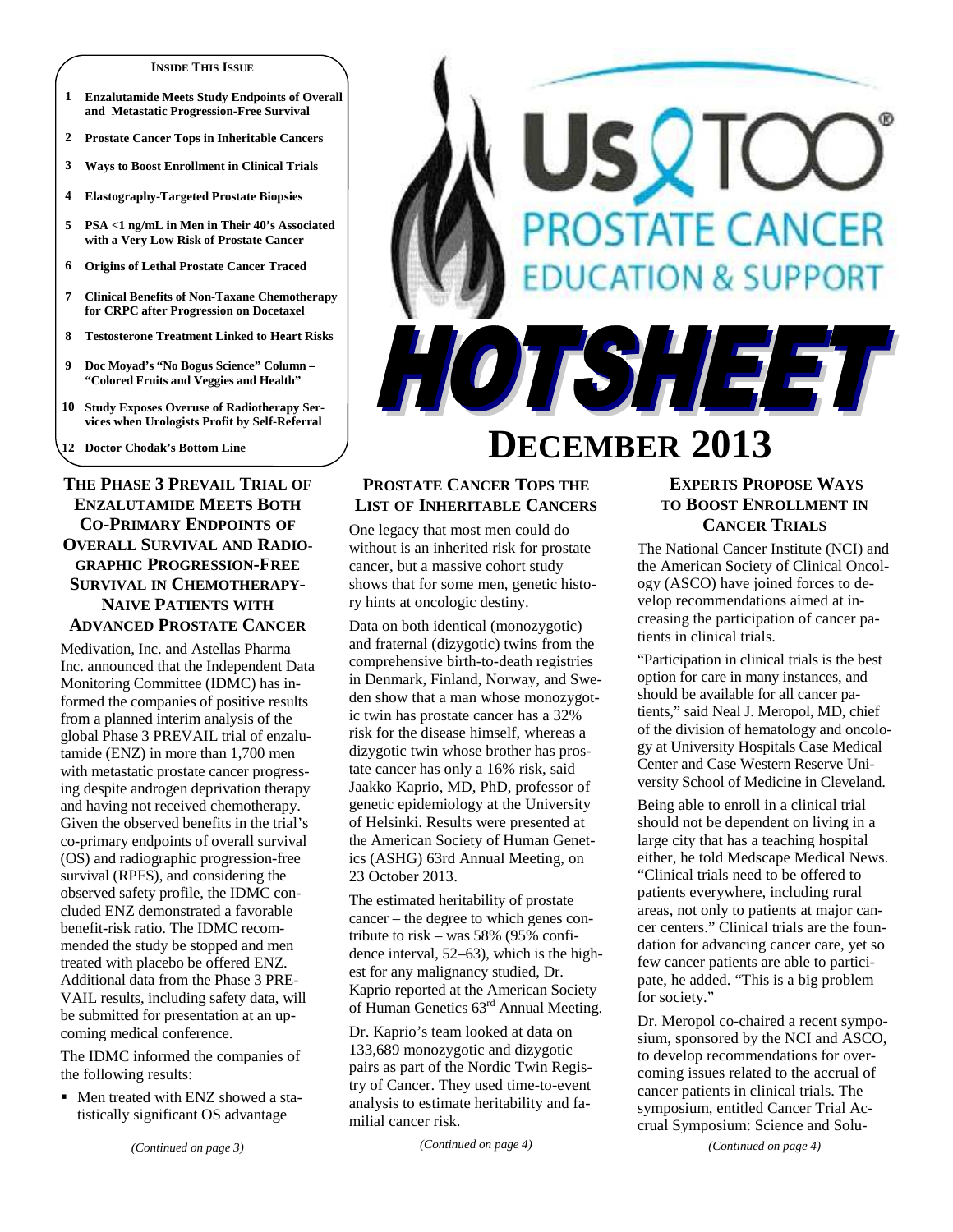

#### IN BUSINESS FOR LIFE Takeda WM **MILLENNIUM** BAVARIAN NORDIC

# **AND PEOPLE LIKE YOU!**

ITEMS CONTAINED IN US TOO PUBLICATIONS ARE OBTAINED FROM VARIOUS NEWS SOURCES AND EDITED FOR INCLUSION. WHERE AVAILABLE, A POINT-OF-CONTACT IS PROVIDED.

REFERENCES TO PERSONS, COMPANIES, PRODUCTS OR SERVICES ARE PROVIDED FOR INFORMATION ONLY AND ARE NOT ENDORSEMENTS. READERS SHOULD CONDUCT THEIR OWN RESEARCH INTO ANY PERSON, COMPANY, PRODUCT OR SERVICE, AND CONSULT WITH THEIR LOVED ONES AND PERSONAL PHYSICIAN BEFORE DECIDING ON ANY COURSE OF ACTION.

THE INFORMATION AND OPINIONS EXPRESSED IN THIS PUBLICATION ARE NOT RECOMMENDATIONS FOR ANY MEDICAL TREATMENT, PRODUCT SER-VICE OR COURSE OF ACTION BY US TOO INTER-NATIONAL, INC., ITS OFFICERS AND DIRECTORS, OR THE EDITORS OF THIS PUBLICATION. FOR MEDI-CAL, LEGAL OR OTHER ADVICE, PLEASE CONSULT PROFESSIONAL(S) OF YOUR CHOICE.

*HOTSHEET* EDITORIAL TEAM:

JONATHAN E. MCDERMED, PHARMD ROBERT M. PROTZ, MS JACQUELINE KONIECZKA THOMAS N. KIRK

US TOO INTERNATIONAL STAFF:

THOMAS N. KIRK, PRESIDENT AND CEO TERRI GIBBONS LIKOWSKI, CHAPTER SERVICES MGR, TOLL FREE PHONE #: 1-877-978-7866 JACQUELINE KONIECZKA, OFFICE MANAGER

US TOO BOARD OF DIRECTORS:

*EXECUTIVE COMMITTEE/OFFICERS* KAY LOWMASTER, MSW, LCSW, CHAIRMAN DAVID P. HOUCHENS, PHD, VICE-CHAIRMAN JEAN JEFFRIES, TREASURER HOWARD KACZMAREK, SECRETARY

*DIRECTORS:* 

C. TODD AHRENS TOM CVIKOTA JAMES C. HAMMACK, DDS JERRY HARDY DAVID M. LUBAROFF, PHD **JEFF MILLS** JAMES L. RIEDER DEXTER C. RUMSEY III WILLIAM SEIDEL REV. HAROLD "HAL" TEUSCHER THOMAS N. KIRK, PRESIDENT AND CEO

US TOO INTERNATIONAL, INC. IS INCORPORATED IN THE STATE OF ILLINOIS AND RECOGNIZED AS A 501(C)(3) NOT-FOR-PROFIT CHARITABLE CORPORATION

#### **DONATIONS / GIFTS TO US TOO ARE TAX DEDUCTIBLE**

5003 FAIRVIEW AVE. DOWNER'S GROVE, IL 60515 PHONE: (630) 795-1002 / FAX: (630) 795-1602

**WEBSITE: WWW.USTOO.ORG**

COPYRIGHT 2013, US TOO INTERNATIONAL, INC.

**INCREMENTAL DETECTION RATE OF PROSTATE CANCER BY HI-REAL TIME ELASTOGRAPHY TARGETED BIOPSIES IN COMBI-NATION TO A CONVENTIONAL 10 CORE BIOPSY IN 1024 CONSECUTIVE MEN**

Salomon G, Drews N, Autier P, et al

#### **BJU Int 15 October 2013; Epub**

**Objectives:** To quantify the incremental detection rate of a targeted biopsy in addition to a randomized 10-core biopsy.

**Material and Methods:** This retrospective study analyzed 1024 patients who consecutively underwent a 4-core real time Elastography targeted biopsy (RTE) in addition to a randomized 10 core transrectal ultrasound (TRUS) guided biopsy in a primary or rebiopsy setting. Overall detection rate and detection rate of 10-core randomized, RTE guided biopsy and incremental detection rate have been calculated.

**Results:** Overall, randomized and RTE targeted biopsies detection rates were 46.2 % (n=473), 39.1 %(n=400) and 29.0 % (n=297) for the combination, the 10 core and RTE-4 core biopsy scheme, respectively. RTE-4 core targeted biopsies found an additional 73 patients (increase in overall detection rate by 7.1%). Of those, 34 patients harbored significant Gleason 4 or 5 PCa, diagnosed by RTE-4 biopsy only. Moreover, PCa with a Gleason grade of 4 or 5 was detected by RTE-4 biopsies in 30 patients, who showed low grade PCa  $\leq$ Gleason 3 only in systematic 10 core biopsy. These were not detected by the 10-core randomized biopsies. Therefore, RTE-4 core targeted biopsies incremented men diagnosed with PCa by 18.3%. Incremental detection rate was better in re-biopsy patients (24.8%) compared to patients having their first biopsy (14.7%).

**Conclusions:** RTE targeted biopsies seems to be an appropriate method to increase detection rate of PCa. Nevertheless, RTE targeted biopsies missed a high proportion of patients with PCa and should therefore be considered as an addition to randomized biopsies.

# **MEN (AGED 40-49 YEARS) WITH A SINGLE BASELINE PROSTATE-SPECIFIC ANTIGEN BELOW 1.0 NG/ML HAVE A VERY LOW LONG-TERM RISK OF PROSTATE CANCER: RESULTS FROM A PROSPECTIVELY SCREENED POPULATION COHORT**

Christopher J. Weight CJ, Kim SP, Jacobson DJ, McGree ME, Karnes RJ, St. Sauver J

#### **Urology 19 October 2013, Epub**

**Objective:** To study the use of a baseline prostate-specific antigen (PSA) and digital rectal examination in men (aged 40- 49 years) in predicting long-term prostate cancer risk in a prospectively followed, representative population cohort.

**Patients and Methods:** Since 1990, a random sample of men in Olmsted County (aged 40-49 years) has been followed up prospectively ( $n = 268$ ), with biennial visits, including a urologic questionnaire, PSA screening, and physical examination. The ensuing risk of prostate cancer (PCa) was compared using survival analyses.

**Results:** Median follow-up was 16.3 years (interquartile range 14.0-17.3, max 19.1). For men with a baseline PSA  $\langle 1.0 \text{ ng/mL}$  (n = 195), the risk of subsequent Gleason 6 PCa diagnosis by 55 years was 0.6% (95% confidence interval [CI] 0%-1.7%) and 15.7% (95% CI 6.5%-24.9%) for men with a baseline  $PSA \geq 1.0$  ng/mL. No man with a low baseline PSA developed an intermediate or high risk PCa, whereas 2.6% of men with a higher baseline PSA did (95% CI  $0.58\% - 4.6\%$ ).

**Conclusion:** Men (aged 40-49 years) can be stratified with a baseline PSA. If it is below 1.0 ng/mL, there is very little risk for developing a lethal PCa, and as many as 75% of men might be able to avoid additional PSA screening until 55 years. Conversely, men aged 40-49 years with a baseline PSA level > 1.0 ng/mL had a significant risk of CaP diagnosis and should be monitored more closely.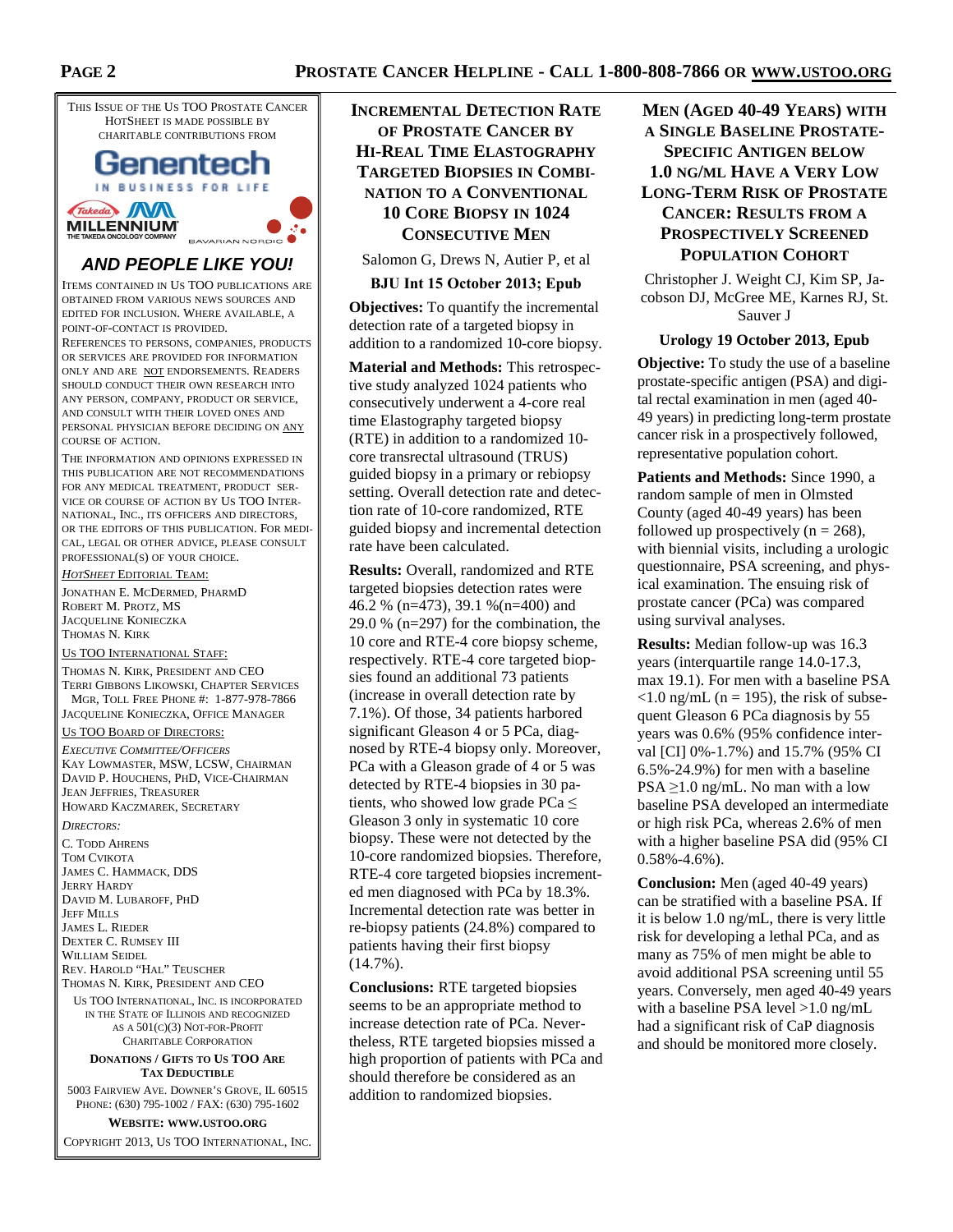# **FOR THE FIRST TIME ORIGINS OF LETHAL PROSTATE CANCER TRACKED**

For the first time, researchers have traced the development of lethal prostate cancer, from the primary cancer to metastases, in a man who died from the disease. The innovative effort was enabled by whole-genome sequencing and molecular pathological analyses.

The research provides "proof-of-concept of the potential importance of molecular staging and grading strategies, in conjunction with existing pathological criteria, to accurately inform clinical decision making in precision medicine," write the authors, led by Michael C. Haffner, MD, from Johns Hopkins University in Baltimore, MD. The work was published in the November issue of the *Journal of Clinical Investigation* (Vol. 123, pp. 4918–4922, 2013).

The patient in question was diagnosed with prostate cancer when he was 47 years old. His entire primary tumor and a single involved lymph node metastasis was removed with radical prostatectomy, but an elevated PSA level 5 years after the surgery suggested the disease was systemic. He received the investigational prostate cancer vaccine GVAX, androgen ablation, systemic chemotherapy, and localized radiation. Despite these treatments, the patient died at the age of 64 from castrate-resistant prostate cancer, 17 years after his initial presentation.

The researchers used tissue samples taken throughout the progression of the cancer and at the time of death to identify the origin of the lethal clone. They were surprised to find that the lethal clone originated from a small low-grade focus in the primary tumor, and not from the larger higher-grade primary tumor or from the lymph node metastasis resected at prostatectomy.

Dr. Haffner and his group note that prostate cancer is highly heterogeneous, with manifestations that range from indolent localized tumors to widespread metastases. "Given recent controversies surrounding overtreatment of prostate cancer, there is a critical need to understand the features of the primary tumor that are associated with progression to lethal disease," they write.

*(Continued on page 8)* 

## **PHASE 3 PREVAIL TRIAL OF ENZALUTAMIDE** *(Continued from page 1)*

compared with men given placebo (p <0.0001). ENZ provided a 30% reduction in risk of death compared to placebo (Hazard Ratio [HR] =  $0.70$ ;  $95\%$ confidence interval [CI], (0.59-0.83).

- ENZ treatment demonstrated a statistically significant RPFS advantage compared with placebo ( $p \le 0.0001$ ). ENZ provided an 81% reduction in risk of radiographic progression or death compared with placebo  $(HR =$ 0.19; 95% CI, 0.15-0.23).
- The percentage of men alive in the ENZ arm was 72% vs 65% in the placebo arm at the time of the interim analysis. ENZ treatment resulted in a calculated point estimate for median OS of 32.4 months (95% CI, 31.5 months-upper limit not yet reached) vs 30.2 months (95% CI, 28.0 months -upper limit not yet reached) for men receiving placebo. Because the trial will be stopped early with the majority of men still alive, the estimated median survivals are not as precise as the HR. The HR takes into account available information about the trial endpoint from all men whereas the median is a single point estimate of a much smaller number of men at risk.
- The median RPFS was not yet reached (95% CI, 13.8 months-upper limit not yet reached) in the ENZ arm and was 3.9 months (95% CI, 3.7- 5.4) in the placebo arm.
- Given the OS benefit and the observed safety profile, the IDMC considered the overall benefit-risk ratio to favor the ENZ arm and recom-

mended unequivocally that men receiving placebo be offered ENZ.

Of the 1,715 men treated in the blinded PREVAIL study, two men were reported by investigators to have had a seizure event. The full analysis of the safety data will become available upon final database lock and unblinding.

"To my knowledge, the benefits in OS and RPFS reported in the PREVAIL trial are unprecedented in this patient population," said Tomasz M. Beer, MD, FACP, professor of medicine and deputy director of the Knight Cancer Institute at Oregon Health & Science University, and the co-principal investigator of the PREVAIL study.

"Achieving statistically-significant and clinically meaningful results in both coprimary endpoints - OS and RPFS is an important outcome for patients and we are excited by the results of the Phase 3 PREVAIL trial," said David Hung, MD, founder, president and CEO, Medivation. "I extend my sincere thanks to the patients, physicians, study teams and other collaborators around the world, who have been instrumental in helping us achieve this important milestone."

Sef Kurstjens, MD, PhD, Chief Medical Officer of Astellas added, "we are committed to being at the forefront of the fight against prostate cancer by providing patients with treatment options to help them manage their disease."

Discussions with regulatory agencies will begin in early 2014.

*Company news release, 22 October 2013* 

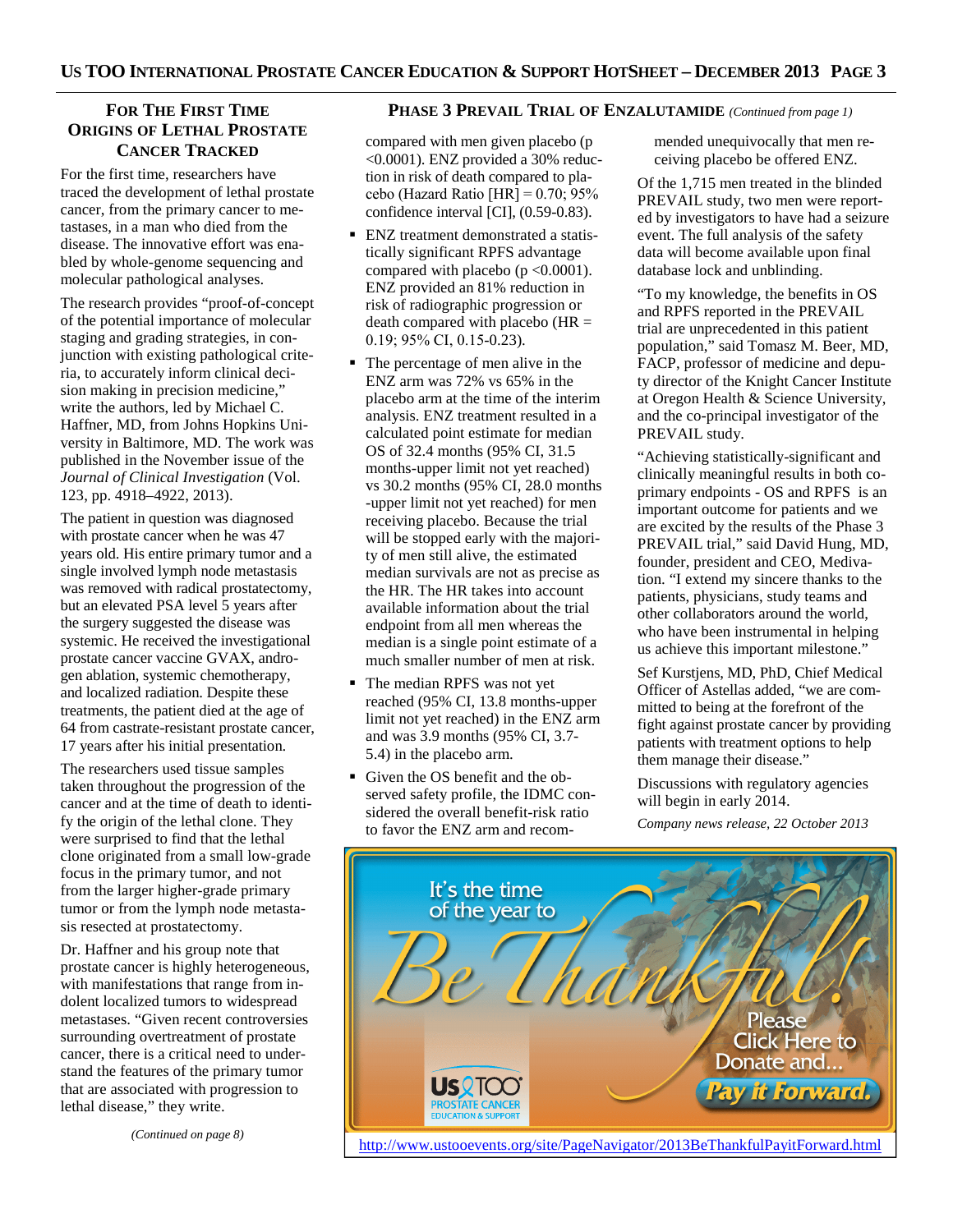# **TAXANE CHEMOTHERAPIES IN UNSELECTED SYMPTOMATIC METASTATIC CASTRATION-RESISTANT PROSTATE CANCER PATIENTS AFTER DOCETAXEL: THE GETUG P02 STUDY**

Joly F, Delva R, Mourey L, et al

**BJU Int 1 November 2013 [Epub]** 

**Objective:** To evaluate the overall benefits of non-taxane chemotherapies in a non-selected population including unfit patients presenting with symptoms and pain.

**Patients and Methods:** This randomised phase 2 study reports data from 92 patients  $(52\% > 70 \text{ yrs-old}; 40\% \text{ with}$ performance status II) previously treated with taxane-based chemotherapy and collected at 15 centres in France. Patients received intravenous mitoxantrone (MTX), oral vinorelbine (VN), or oral etoposide (EP) associated with oral prednisone. Palliative benefit (pain response without progression of the disease), biological and tumoral responses, and toxicity profile as well as geriatric assessment (in elderly population) were analysed on an intention-to-treat basis.

**Results:** The palliative response rate was 17% for the whole population, and reached 29% when considering the MTX arm. The control of pain was achieved in 40% of the patients. The median overall survival was 10.4 months, and was longer in palliative responders. Few grade 3-4 toxicities were observed. The subgroup analysis of elderly patients showed similar results regarding the number and doseintensity of treatments, efficacy and safety.

**Conclusion:** In a population including frailty and/or elderly patients, who are poorly represented in most of the clinical studies, non-taxane chemotherapy may remain a relevant option for metastatic prostate cancer having relapsed after a docetaxel-based regimen. While new treatment options are now approved, decision-making process should take into account the expected benefit/ risk ratio based on the patient status.

#### **CLINICAL BENEFITS OF NON- BOOSTING ENROLLMENT IN CANCER TRIALS** *(Continued from page 1)*

tions, brought together more than 350 cancer research experts, including clinical investigators, researchers of accrual strategies, research administrators, nurses, research coordinators, patient advocates, and educators. The recommendations were published online October 15 in the Journal of Oncology Practice.

Less than 5% of cancer patients actually get to participate in clinical trials. Much has already been written about barriers to enrollment in trials, Dr. Meropol said. One important one is at the patient level.

"Patients fear randomization or getting a placebo. Or they simply are unaware that clinical trials exist," he said. Barriers to accrual at the patient and community level, at the physician and provider level, and at the site level (where clinical trials are organized) were addressed at the symposium. "All of these areas need to be targeted. If we do this, we will accelerate accrual to trials and advance cancer care," said Dr. Meropol.

Recommendations at the patient and community level include involving patient advocates, community leaders, representatives of target minority groups, peer mentors, and patient navigators in recruitment and retention. Simplified consent forms, enhanced communication during the informed-consent process, and availability of multilingual staff and medical interpreters on the recruitment team were also suggested.

At the physician and provider level, there is a lot doctors can do to promote access to clinical trials, Dr. Meropol said. "We need to do a better job talking to our patients about clinical trials in a culturally sensitive way," he noted. "We need to educate physicians how to talk to patients."

The recommendations for physicians and providers include developing evidencebased training initiatives to improve communication and disseminating the availability of local trials to primary care providers. One way to do this is with information technology, such as registries and electronic health records.

At the organizational level, where clinical trials originate, it is imperative that we create a culture that acknowledges the importance of clinical trials and gives incentives for accrual, Dr. Meropol said.

Recommendations at this level include promoting accrual via leadership best practices, such as establishing a culture of commitment to clinical trials and adopting formal quality-improvement processes to increase the efficiency of opening and conducting trials.

"Clinical trials should be considered as an option in the care for all patients with cancer, regardless of their socioeconomic status or where they choose to receive their care. If all sites participating in cancer clinical trials identify ways in which to improve their own accrual, we will be able to advance cancer research more rapidly and ultimately improve the lives of people at risk for or diagnosed with cancer," the recommendations conclude. *Medscape Medical News, 25 October 2013* 

#### **HEREDITARY CANCER**

*(Continued from page 1)* 

The magnitude of the genetic contribution to prostate cancer found in this study is higher than the estimated 42% seen in a previous study of Nordic twins. Dr. Kaprio explained that this difference can be attributed to the fact that his team expanded the original cohort to include data from Norway, had 10 additional years of follow-up data, and had an aging cohort, with a resultant increase in incident cancers.

This study raises important questions about the interplay between genetics and environment in cancer, said Richard Stevens, PhD, professor of cancer epidemiology at the University of Connecticut Health Center in Farmington, CT. The study supports the presence of genetic polymorphisms in prostate cancer that can cumulatively contribute to risk.

"The specific polymorphisms we're aware of – familial syndromes – account for very little breast cancer or prostate cancer. There are other genes where allelic variation and risk is moderate. There must be a lot of those genes with moderate risk; you put them together and it makes you more susceptible," Dr. Stevens said.

*Medscape Medical News, 29 October 2013*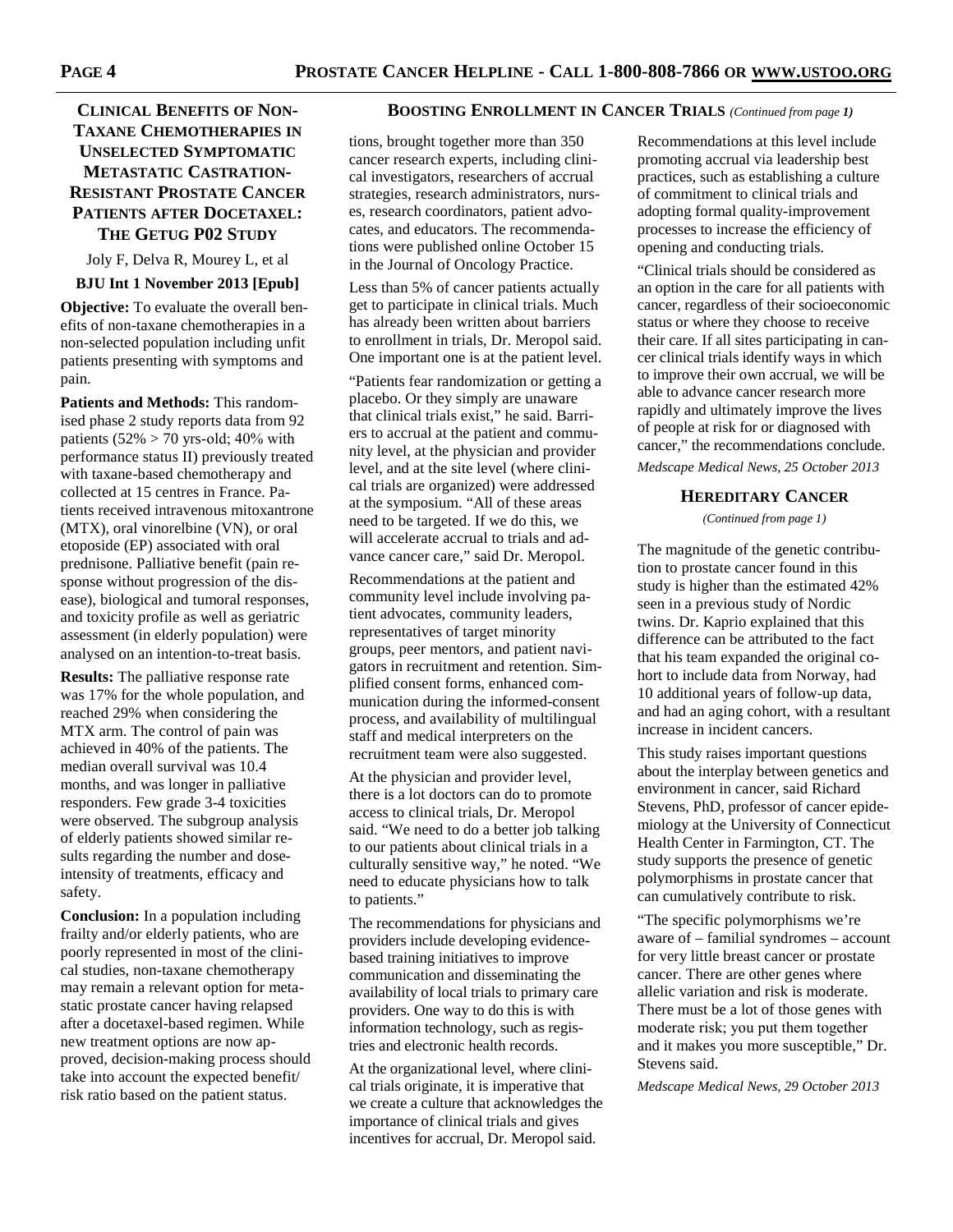# **TESTOSTERONE TREATMENTS LINKED WITH HEART RISKS**

Testosterone treatments may increase risks for heart attacks, strokes and death in older men with low hormone levels and other health problems, a big Veterans Affairs study suggests. The results raise concerns about the widely used testosterone gels, patches or injections heavily marketed for low sex drive, fatigue and purported anti-aging benefits, the authors and other doctors said.

Previous studies on the supplements' health effects have had mixed results, with some research suggesting potential heart benefits but none of the studies has been conclusive. The new study was published Tuesday in the Journal of the American Medical Association (JAMA Vol. 310, pp. 1829–1836, 2013).

The nationwide study involved an analysis of health data on 8,700 veterans with low levels of testosterone, the main male sex hormone. All had undergone a heart imaging test and many had risk factors for heart problems, including blocked heart arteries. Risks linked with testosterone were similar in men with and without existing heart problems.

Nearly 26 percent of men using testosterone had one of the bad outcomes within three years of the heart test, compared with 20 percent of nonusers. Men who used testosterone were 30 percent more likely to have a heart attack or stroke or to die during a three-year period. It's unclear how the hormone might increase heart risks but possibilities include evidence that testosterone might make blood substances called platelets stick together, which could lead to blood clots, the study authors said.

The research doesn't prove that testosterone caused the heart attacks, strokes or death, but echoes a previous study in older men and should prompt doctors and patients to discuss potential risks and benefits of using the products, said study lead author Dr. Michael Ho, a cardiologist with the VA's Eastern Colorado Health System in Denver.

An editorial in the journal stated that it is uncertain if the study results apply to other groups of men, including younger men using the hormone for supposed

*(Continued on page 6)* 

# **DOC MOYAD'S WHAT WORKS & WHAT IS WORTHLESS COLUMN, ALSO KNOWN AS "NO BOGUS SCIENCE" COLUMN**

**"Eat the rainbow or pick more brightly colored fruits and veggies to get more health benefits" WRONG! BUZZER B.S. (Bogus Science) Alert! SORRRRRY!!"** 

#### Mark A. Moyad, MD, MPH, Univ. of Michigan Medical Center, Dept. of Urology

**Editors' note**: Us TOO has invited certain physicians and others to provide information and commentary for the *HotSheet* to enrich its content to empower the reader. This column contains the opinions and thoughts of its author and is not necessarily those of Us TOO International.

#### **Bottom Line:**

There is such an obsession with the quality of fruits and veggies consumed that few folks really refer to the research, which actually suggests it is the QUANTITY up to a certain point and not the quality that can lower the risk of some diseases (such as heart disease) and may impact cancer in my opinion.

In one of the largest epidemiologic studies to date to examine the issue of fruits and veggies and heart disease, a higher intake of fruits and veggies was associated with a lower risk of heart disease (only about 17% -- not dramatic but enough to be semi-excited).<sup>1</sup> Over 71,000 women from the Nurses' Health Study and over 42,100 men from the Health Professionals Follow-Up-Study were followed for over 20 years and over 6000 cases of heart disease cases were diagnosed. It was also interesting that this study documented the effect of a threshold for fruits and veggies whereby up to 5 servings a day provided more protection and beyond 5 servings the impact was basically the same! Yeah! Yeah! This makes me happier than a primary care doctor only having to see 150 patients a day in the current medical system rather than 175 a day (they are over worked and under paid my friends).

Interestingly only 1 other study has looked at fruit and veggie variety and heart disease and again no difference was found for diversity or variety.<sup>2</sup> I will not lie, this study makes me happy because for years I have been writing about how sick and tired I am of "experts" telling folks to eat the rainbow or get as much diversity in your fruits and veggies as possible in order to take advantage of all of the antioxidants! It is sort of like telling people to eat dark chocolate or only drink dark beer because of the antioxidants! I simply have never bought into this line of thinking because it is hard enough to get several servings of fruits and veggies a day

#### (THE NATIONAL AVERAGE IS 3 SERVINGS on a good day, FOLKS)!

What happened to the poor old celery, cucumber, or how about kale? They might not be brightly colored but they have a lot to offer. When you look at an avocado from the outside (boring city!) but when you break it open (Yummy City and you are the mayor). So, while the big push is for bright colors and more expensive fruits and veggies I say the research suggests you should JUST PICK WHAT YOU LIKE because the message is to get them regularly and not be consumed by which ones are best for you! Gee, I wonder why I did not see this story on the nightly news because so many bone headed experts have been feeding this line to the public for years and I cannot imagine them getting up now and saying "Ooopps I got it wrong folks-just eat the fruits and veggies you like."

So, the next time you see me I will be eating a lot of celery and cucumbers with my Buffalo Wild Wings, and I will have a Molson Canadian Beer or Pabst Blue Ribbon and regular chocolate! VI-VA CELERY! VIVA CUCUMBERS! VIVA KALE! VIVA EATING THE FRUITS & VEGGIES YOU LIKE AND NOT THE ONES THE "EXPERTS" LIKE FOR YOU!

#### References:

- 1. Bhupathiraju SN, Wedick NM, Pan A, et al. Am J Clin Nutr, 2 October 2013, Epub ahead of print.
- 2. Oude Griep LM, Verschuren WM, Kromhout D, et al. Pub Health Nutr 15:2280-2286, 2012.

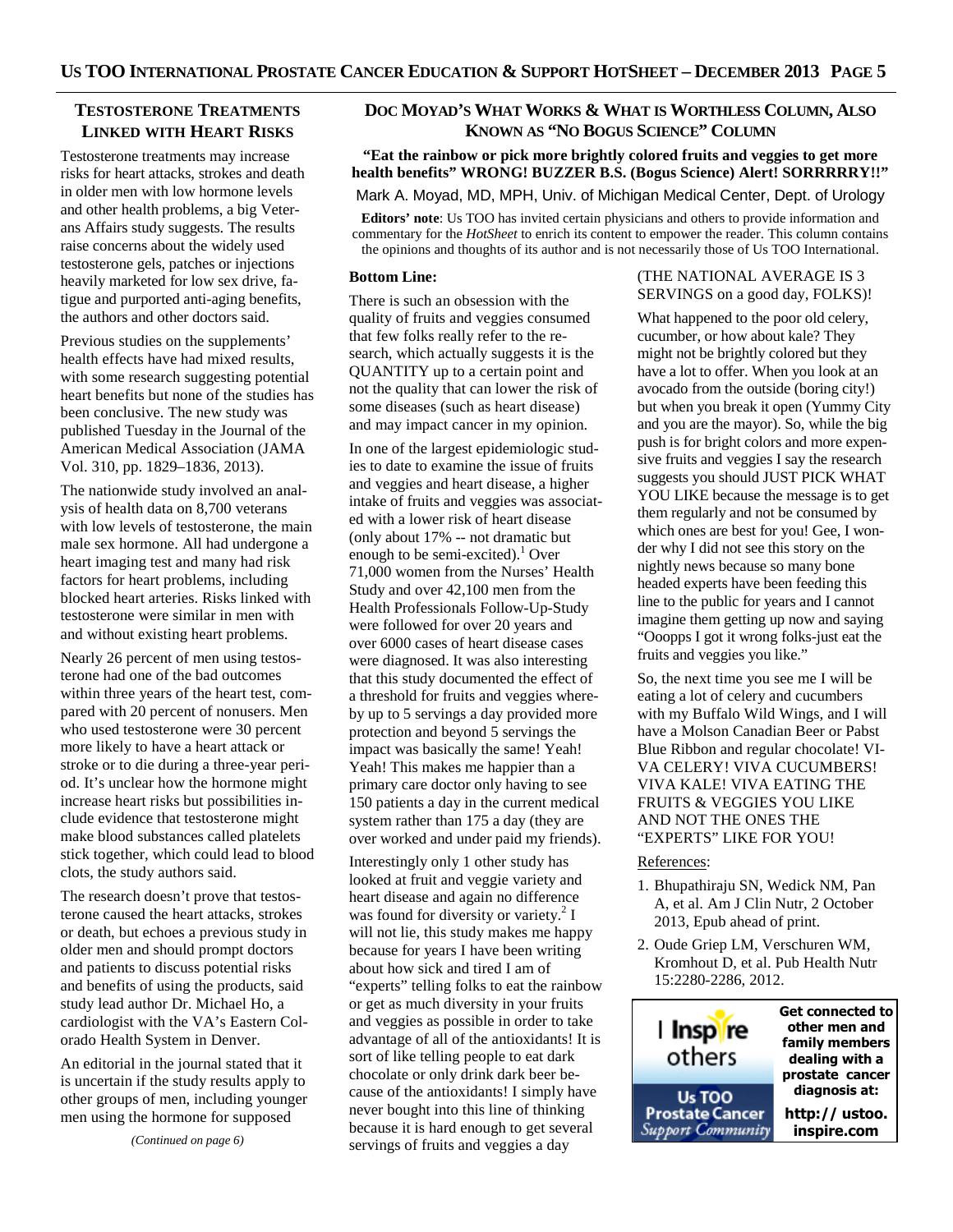#### STUDY EXPOSES OVERUSE OF RADIOTHERAPY SERVICES WHEN UROLOGISTS PROFIT BY SELF-REFERRAL

#### **IMRT use is 2 ½ times greater when self-referrer's financial incentives are involved**

A comprehensive review of Medicare claims for more than 45,000 patients from 2005 through 2010 found that nearly all of the 146 percent increase in intensity- modulated radiation therapy (IMRT) for prostate cancer among urologists with an ownership interest in the treatment was due to self-referral, according to new research, "Urologists' Use of Intensity-Modulated Radiation Therapy for Prostate Cancer," published in *The New England Journal of Medicine* (NEJM) last month (N Engl J Med Vol. 369, pp. 1629–1637, 2013). This study corroborates the increased IMRT treatment rates among self-referrers reported in the Government Accountability Office's (GAO) August 2013 report, "Medicare: Higher Use of Costly Prostate Cancer Treatment by Providers Who Self-Refer Warrants Scrutiny."

Authored by Jean M. Mitchell, PhD, economist and professor at the McCourt School of Public Policy at Georgetown University, the NEJM manuscript provides an intricate analysis of treatment patterns by urologists before and after they acquired ownership of IMRT services, compared to the treatment patterns of non-self-referring urologists and urologists who practice at National Comprehensive Cancer Network® (NCCN®)-designated cancer centers (also non-self-referrers).

The two cohorts for the NEJM study data, obtained through Medicare claims from January 1, 2005 through December 31, 2010, include Medicare patients in 26 geographically dispersed states who were (1) treated at 35 self-referring urology groups in private practice matched to a control group of 35 non-self-referring urology groups in private practice, for a total of 38,765 patients; and (2) treated by 11 self-referring urology groups in private practice within close proximity to and matched directly to non-selfreferring urologists at 11 NCCN® centers, for a total of 6,713 patients. Patient records were followed for a period of six months from the initial prostate cancer diagnosis to track treatment choices. Sixty percent of the self-referring urologists

established their IMRT services during the period from January 1, 2008 through January 15, 2010.

A difference-in-differences analysis was used to isolate the impact of self-referral on changes of IMRT utilization over time, according to self-referral status. This approach controls for initial differences in practice patterns during the preownership period as well as secular trends that affect the use of IMRT and are unrelated to ownership status. The analysis found that:

- IMRT utilization among selfreferring groups increased from 13.1 percent to 32.3 percent once they became self-referrers, an increase of 19.2 percentage points (146 percent). In contrast, IMRT utilization by nonself-referring urologists who were peers practicing in the same community-based setting was virtually unchanged—with a modest increase of 1.3 percentage points. Therefore, the difference-in-differences analysis reveals that self-referral accounts for 93 percent of the growth in IMRT.
- **IMRT** utilization among the subset of 11 self-referring urology practices near NCCN® centers increased from 9 percent to 42 percent, an increase of 33 percentage points (367 percent), from the pre-ownership to the ownership period, compared to an insignificant increase of 0.4 percentage points at the NCCN® centers.
- In addition to increased **IMRT** utilization, the data demonstrate decreases in utilization of other effective, less expensive treatment options by selfreferring urologists. For example, brachytherapy decreased by 14.9 percentage points to just 2.7 percent of patients receiving this treatment in self-referring urology practices. These results are in stark contrast to nonself-referring urologists, for whom the study reports "virtually no change in practice patterns."

The NEJM report concludes that "men treated by self-referring urologists, as compared with men treated by non-selfreferring urologists, are much more likely to undergo IMRT, a treatment with a

high reimbursement rate, rather than less expensive options, despite evidence that all treatments yield similar outcomes."

ASTRO Chairman Colleen A.F. Lawton, MD, FASTRO, voiced the Society's grave concerns regarding this study's results. "ASTRO urges Congress to promptly pass the 'Promoting Integrity in Medicare Act of 2013' (PIMA), introduced August 1, 2013, by Rep. Jackie Speier (D-Calif.) and Rep. Jim McDermott (D-Wash.). PIMA will close the self-referral loophole for radiation therapy, advanced imaging, anatomic pathology and physical therapy services, resulting in better care for patients and billions of Medicare dollars saved that could offset the costs of repealing the Medicare physician payment formula (sustainable growth rate – SGR).

*Press release, 30 October 2013* 

## **TESTOSTERONE TREATMENTS**

*(Continued from page 5)* 

anti-aging benefits. "There is only anecdotal evidence that testosterone is safe for these men," said editorial author Dr. Anne Cappola, a hormone expert at University of Pennsylvania and an associate journal editor.

"In light of the high volume of prescriptions and aggressive marketing by testosterone manufacturers, prescribers and patients should be wary" and more research is needed, she wrote. AbbVie, Inc., a manufacturer of one heavily marketed testosterone supplement, Andro-Gel, issued a statement in response to the study, noting that testosterone treatments are approved by the Food and Drug Administration, and the risks are listed in the product insert.

"We encourage discussion between physicians and patients that leads to proper diagnosis based on symptoms, lab tests and a patient's other health needs," AbbVie said.

*Associated Press, 5 November 2013*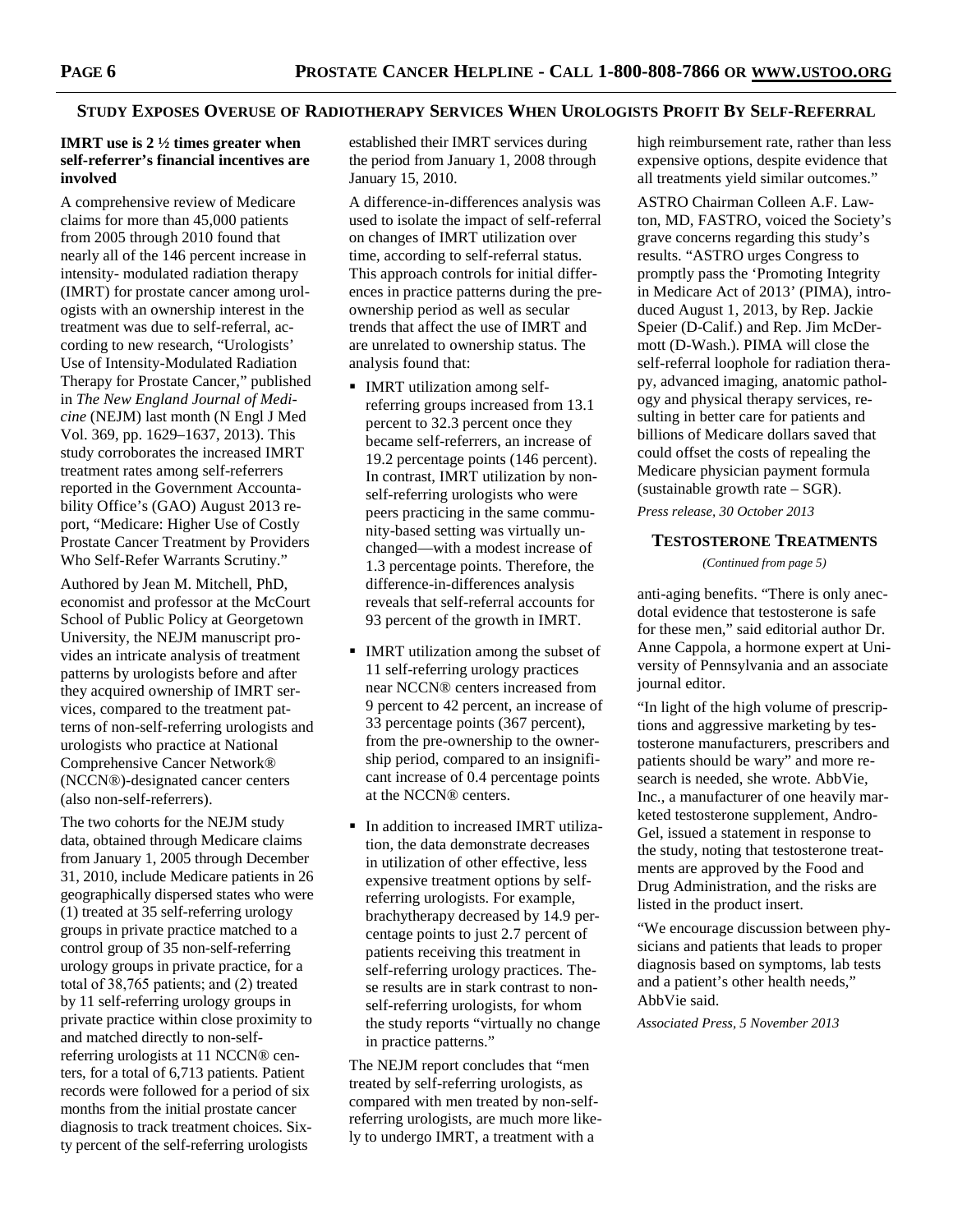# **DOCTOR CHODAK'S BOTTOM LINE** *(Ref Key: article #, page #, column #)*

Gerald Chodak, MD Author, Winning the Battle Against Prostate Cancer , Second Edition www.prostatevideos.com

*Editors' note*: Us TOO has invited certain physicians and others to provide information and commentary for the *HotSheet* to enrich its content to empower the reader. This column contains the opinions and thoughts of its author and is not necessarily those of Us TOO International.

**a1p1c1** The PREVAIL study provides more good news for men with progressive castrate resistant metastatic prostate cancer. The study compared enzalutamide to a placebo in men who had become resistant to medical or surgical castration. It showed a significant increase in survival and a delay in time to radiographic progression. These findings led to early termination of the study and we can expect Medivation-Astellas to apply to FDA for this indication soon. Based on the results, we also can expect the FDA to approve it for this group of patients. If and when that occurs, patients and their doctors will face the challenge of figuring out which drug to use first when the disease progresses while on androgen suppression. So far we do not know whether there are any advantages to starting abiraterone before or after enzalutamide. Hopefully those studies will be done so doctors and patients know the best sequence. Until then, we can appreciate the importance of this new finding.

**The Bottom Line:** Enzalutamide offers significant patient benefit to men with metastatic disease when androgen deprivation therapy is no longer effective.

**a2p1c2** Family history is a known risk factor for prostate cancer. Men with one first degree relative with the disease have a two-fold risk while those with 2 family members have a 4 to 8-fold risk. Now a study of twins found that a monozygotic twin has a 32-fold higher risk than average and a dizygotic twin has a 16-fold increased risk. Twins of men with prostate cancer should be made aware of this information. The challenge is whether testing them earlier will result in a greatly improved survival. That can only be assessed by a proper trial, which is unlikely to ever get done.

**The Bottom Line:** Twins of brothers with prostate cancer have a very dramatic increased risk of getting the disease.

**a3p1c3** Perhaps the most important article in this month's *HotSheet* addresses the problem of patient participation in clinical trials. Unless patients are willing to enroll, studies cannot be done and lowering morbidity and mortality from

prostate cancer cannot occur. The reasons for low participation are varied but they start with most doctors not informing their patients of available studies. Another major reason is a fundamental fear of patients that they will be deprived of a life-saving therapy. More work is needed to provide doctors and patients with better information so studies are completed in a timely manner and new therapies can become available sooner.

**The Bottom Line:** More work is needed to educate patients and doctors about available clinical trials and patients should recognize that the benefits of participating in clinical trials in most cases outweigh the risks.

**a5p2c3** Should men undergo a baselinescreening test between the ages of 40- 49? This question is partly addressed in the article by Weight and co-workers. They found that if the PSA was under 1.0 ng/mL then no cancers were detected with a median follow-up of 16.3 years; however, almost 16% were diagnosed with a Gleason 6 cancer during that time if the PSA was greater than 1.0 ng/mL. At first glance, these results suggest a benefit from routine testing. Unfortunately, there are several limitations in the analysis. First, this study does not talk about the impact of finding those cancers and treating them. How many men had to be treated to prevent one of them from dying from cancer? Does it save lives? Also, how many men would get have to undergo biopsies? Unless a randomized study is done in men under 50, it is not possible to tell if routine testing in this age group would result in more good than harm.

**The Bottom Line:** Screening men between ages 40-49 may identify some men at low risk for eventual cancer but it is unclear if it will save lives or will overtreat too many men.

**a6p3c1** One of the most fundamental questions about prostate cancer is how many cancer cells must be present in the prostate before one can spread outside the gland. The study by Haffner and coworkers provides some interesting insight into the answer. They found that a

man who died 17 years after diagnosis had the source of his metastases from a small, low-grade focus in the original tumor. What is unclear is how often does this occur? Also, if it happens often, then it would be easy to understand why screening is not more effective; the bad cancers spread before they are readily detectable but the less dangerous ones are easier to find although they don't really need to be treated.

**The Bottom Line:** This case report may provide an explanation why bad cancers may not benefit from routine screening; they spread before they can be detected.

**a7p4c1** Is there a role for non-Taxane chemotherapy in men failing docetaxel? That is the question addressed in the study by Joly et al who studied the effect of Mitoxantrone, vinorelbine or etoposide in older, less healthy men. Although they found an overall palliative response rate of 29%, only Mitoxantrone has been studied in a proper controlled trial and it was approved for palliation. Perhaps a randomized study would be appropriate to find out if the other drugs offer a significant benefit but unless that is done, this study does not support using any of those drugs before cabazitaxel is first used, because the latter has been found to improve survival in men who progressed while taking docetaxel.

**The Bottom Line:** Assessing if there is a role for vinorelbine or etoposide requires a randomized study to determine if either is a worthwhile therapy.

**a8p5c1** Is testosterone replacement safe for men with low levels of this hormone? It seems that advertisements promoting this treatment have greatly expanded. Although low levels may cause a decreased libido and decreased energy, the long-term safety has not been well studied. The article by from the VA hospital suggests that men on testosterone replacement therapy were at increased risk for stroke or heart attack compared to men with low testosterone that were not treated. The problem with the study is it is a retrospective analysis and little

*(Continued on page 8)*